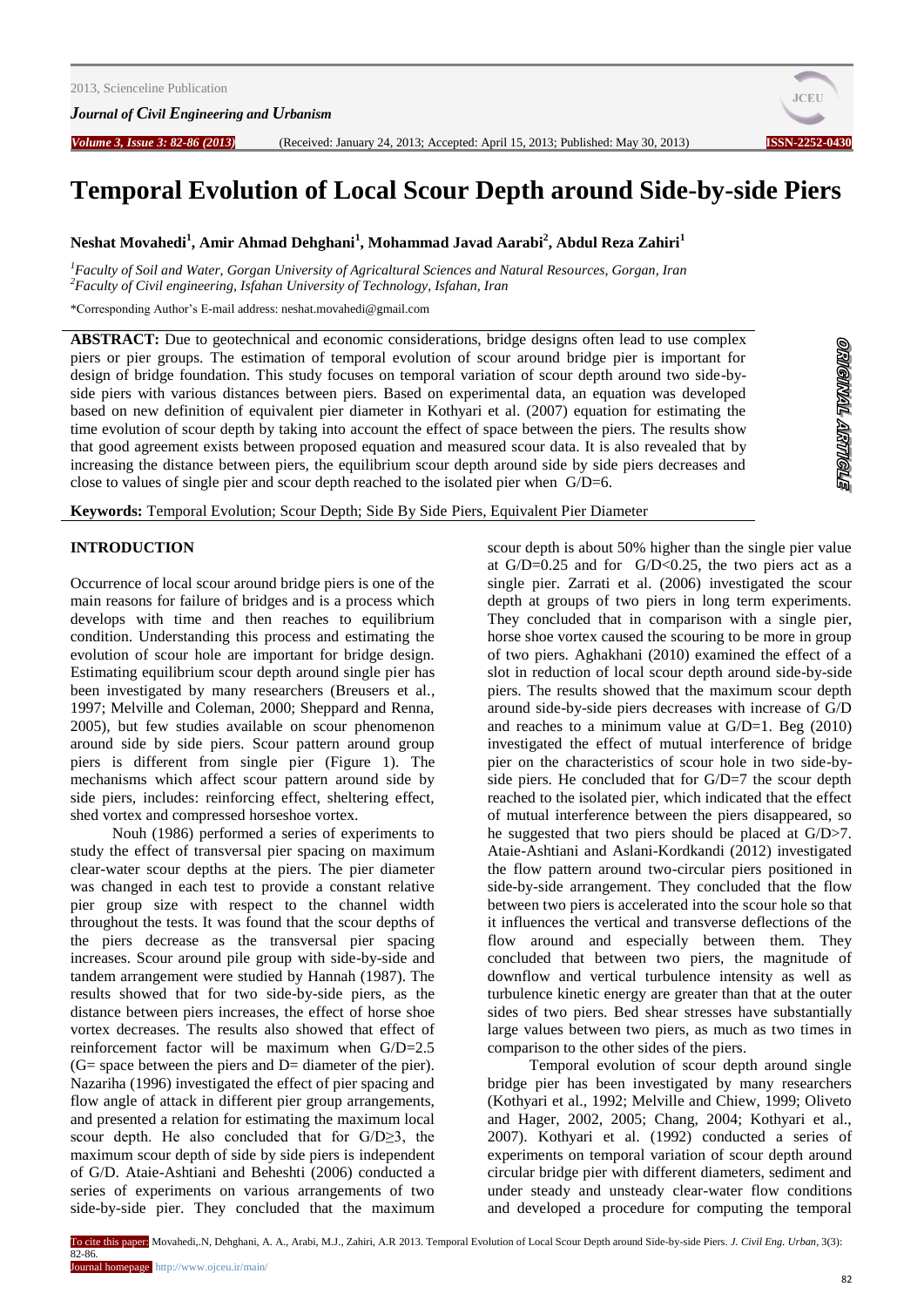variation of scour depth. Melville and Chiew (1999) have presented a methodology for determining the time for development of equilibrium scour depth for a given pier, sediment and approach velocity. Oliveto and Hager (2002) presented an equation for temporal scour evolution based on a large data set. Also, their result showed that densimetric particle Froude number is the dominant parameter which controls the scour process. Chang et al. (2004) presented a relationship for evolution of scour depth at a single circular bridge pier under steady and unsteady flow condition. Kothyari et al. (2007) conducted extensive experiments and proposed a new relationship for the temporal scour evolution at bridge foundation elements based on Oliveto and Hager (2002) equation.

Physical and economic considerations often lead to pier groups, in which the direct application of the results derived from single piers maybe problematic (Landers and Mueller,1996). Looking at literatures show that all of the available relations for estimating the temporal scour evolution were obtained for single pier, therefore the goal of this study is to present a new relation for determination of scour depth evolution at side-by-side piers.



**Figure 1.** Sketch of flow pattern and local scour around side-by-side piers

# **MATERIALS AND METHODS**

## **Dimensional analysis**

The maximum scour depth in front of two side-byside piers, d<sub>s</sub>, which grows over time t, can be expressed as:

$$
d_s = f(\rho, v, g, h_0, V, d_{s_0}, \rho_s, V_c, D, G, t)
$$
 (1)

Where  $\rho$  = fluid density,  $v =$  kinematic viscosity, g = gravity acceleration,  $h_0$  = flow depth, V = flow velocity,  $d_{50}$  = median diameter of sediment,  $\rho_s$  = sediment density,  $V_c$  = critical flow velocity, G= space between the piers, D= pier diameter and t=time.

Applying the Buckingham theorem on Eq.1, with considering ρ, D and V as repeatable parameters, the

dimensionless parameters are obtained as follows:  
\n
$$
\frac{d_s}{D} = f\left(\frac{h_0}{D}, \frac{V}{V_c}, \frac{d_{s0}}{D}, Fr_p = \frac{V}{\sqrt{gD}},
$$
\n
$$
Re_p = \frac{VD}{v}, \frac{\rho}{\rho_s}, \frac{G}{D}, \frac{Vt}{D}\right)
$$
\n(2)

By considering constant values for sediment size, pier diameter, discharge and flow depth and due to high Reynolds number (turbulent flow), the effect of  $V/V_c$ ,  $h_0/D$ ,  $D/d_{50}$ . Fr<sub>p</sub> and Re<sub>p</sub> can be negligible and Eq (2) yields:

$$
\frac{d_s}{D} = f\left(\frac{G}{D}, \frac{Vt}{D}\right) \tag{3}
$$

#### **Experimental setup**

The experiments were conducted in a flume 12 m long, 0.6 m wide and 0.6 m deep. Water was conveyed to the flume from an elevated tank by a pipe through an approach channel in which the discharge was measured by means of sharp crested rectangular weir and an ultrasonic flow meter with accuracy of 0.01 l/s. The flow rate and water depth in the flume were adjusted using a valve and a tailgate, respectively. The head over the sharp crested weir and the water surface were measured using a point gauge, sensitive to a variation of 0.1 mm. A mobile bed zone 0.3m long, 60 cm wide, and 0.25m deep was prepared at a distance 6.5m downstream of the flume beginning (Figure 2), and was filled with sediment of a median particle size  $d_{50}=0.9$  mm and geometric standard deviation of  $\sigma = 1.25$ . A vertical circular pier of diameter *D*=2 cm was placed in the center of the mobile zone. According to Raudkivi and Ettema (1983) the effect of sediment size can be neglected (D/d50> 20-25). Also, the ratio of distance between the center of pier and flume wall to pier diameter is greater than 6.25, so the flume side wall will not affect the scour process (Raudkivi and Ettema, 1983). Two side-by-side piers used in the experiments, with spacing 0.5, 1, 2, 4 and 6 times of the pier diameter (i.e. G/D=0.5, 1, 2, 4 and 6)

The mobile bed was leveled before starting each test. The valve was slowly adjusted without causing any disturbance to the bed material until the preselected discharge was set. The uniform clear-water flow was fully developed for the required discharge. No significant scour

To cite this paper: Movahedi,.N, Dehghani, A. A., Arabi, M.J., Zahiri, A.R 2013. Temporal Evolution of Local Scour Depth around Side-by-side Piers. *J. Civil Eng. Urban,* 3(3):

82-86.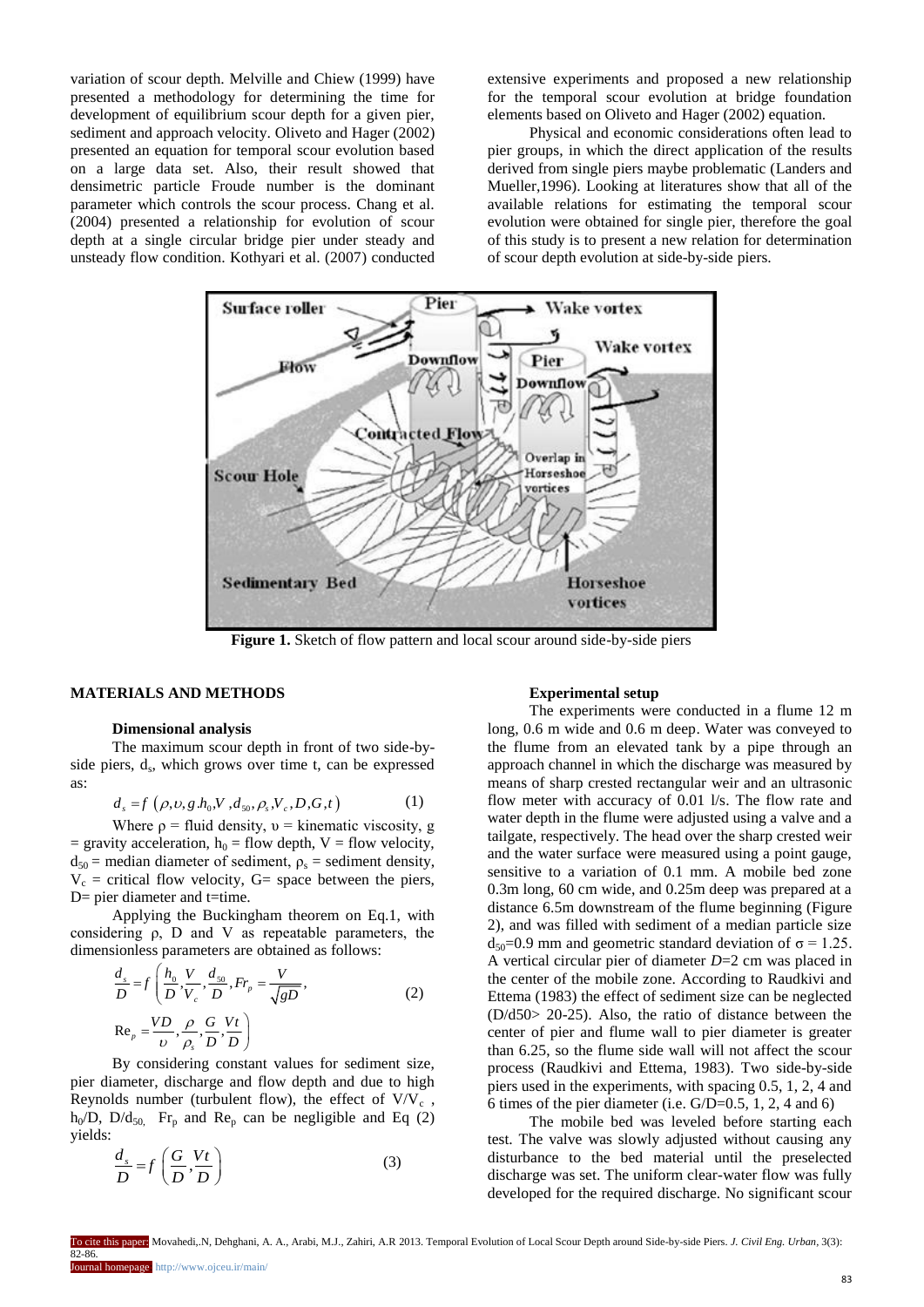was noticed during this period. The scour depths were recorded at different times from a scale attached to the pier and digital point gauge. In order to obtain the maximum scour depth, experiments were conducted in clear water condition, i.e., with *V/Vc*=0.95. The flow rate and flow depth were 0.024 m3/s and 0.13m, respectively.



**Figure 2.** Flume-plan view and longitudinal profile

To find the maximum depth of scouring, experiments were continued until the equilibrium condition, that is when the variation of scour depth was negligible. This time was assumed based on Franzetti et al. (1994) and Ettema (1980) definitions. According to Franzetti et al. (1994), equilibrium condition achieved if Ut/D> 2.  $10^6$  and according to Ettema (1980), when depth of the scour hole does not change less than 1 mm during 4 hours of experiments, equilibrium condition is achieved. The primary experiments were conducted until 48 hours for the estimation of primary equilibrium time. About 24 hours was necessary in experiments of the present study to reach the equilibrium condition.

#### **RESULTS AND DISCUSSION**

For developing an equation for temporal scour evolution around side by side piers based on the available temporal scour evolution of single pier, equation of Kothyari et al. (2007) is used. The main reasons for selecting Kothyari et al. (2007) equation are independency with equilibrium time which is in doubt by various researches and extensive experiments for developing the equation. Kothyari et al. (2007) developed a relation for temporal scour evolution of single pier by relating the scour depth to the difference between the actual and the entrainment densimetric particle Froude numbers. The Kothyari equation is as follows:

$$
Z = \frac{z}{z_R} = 0.272\sigma^{-1/2} (F_d - F_{d\beta})^{2/3} \cdot \log T
$$
 (4)

$$
t_R = z_R / [\sigma^{1/3} (g' d_{50})^{1/2}]
$$
 (5)

$$
F_{d} = \frac{V}{\left(\left[\left(\rho_{s} - \rho\right)/\rho\right]g\,d_{s0}\right)^{0.5}}
$$
\n(6)

$$
F_{d\beta} = \left[ F_{di} - 1.26 \Sigma \Sigma_s \Sigma_{ca} \beta^{2/4} \left( \frac{R_h}{d_{50}} \right)^{1/6} \right] \sigma^{1/3}
$$
 (7)

where  $z =$  maximum scour depth,  $z_R = (h_0 D^2)^{1/3}$ ,  $h<sub>0</sub>$  = approach flow depth, D = pier diameter, σ  $=(d_{84}/d_{16})^{0.5}$  geometric standard deviation, T = t/ t<sub>R</sub>, t = time,  $F_{di}$ =actual densimetric particle Froude number and  $F_{dB}$ = entrainment densimetric particle Froude number.

Hager and Oliveto (2002) proposed the following relation for  $F_{di}$  (10< D\*<150):

$$
F_{di} = 1.08 \cdot D_*^{1/12} \cdot (R_h/d_{50})^{1/6} \tag{8}
$$

where  $D_* = (g'/v^2)^{1/3} \cdot d_{50} =$  dimensionless grain size, υ= kinematic fluid viscosity,  $R_h$ = hydraulic radius,  $\Sigma$ =  $\Sigma_s$  =  $\Sigma_{ca}$ = shape parameter = 1 (for circular pier), β= D/B and B= channel width.

Figure 3 shows the variation of measured and calculated dimensionless scour depth by using Kothyari et al. (2007) equation for single pier with D=4 cm. The results show that the calculated scour depths during the time are in good agreement measured data. Therefore, the goal of present study is defining the new definition of D in Kothyari et al. (2007) equation for estimating the time evolution of scour depth which takes into account the effect of space between the piers.

Figure 4 shows the variations of equilibrium scour depth around side by side piers  $(d_s)$  which is normalized by the equilibrium scour depth around single pier  $(d_{si})$ against G/D. The results show that by increasing the distance between piers, the equilibrium scour depth around side by side piers decreases and closes to values of single pier. Different experimental source data like Ataei and Beheshti (2006), Beg (2010) are used to develop Eq. 9 for relating  $d_s/d_{si}$  to G/D.

$$
\frac{d_s}{d_{si}} = 1.24 \left(\frac{G}{D}\right)^{-0.1} \text{ (R}^2 = 0.93) \tag{9}
$$

As a similarity with Eq. (9) and due to the fact that the variations of scour depth around bridge piers is directly related to pier diameter, Eq. 10 can be obtained.

$$
\frac{D_{eq}}{D} = M \left(\frac{G}{D}\right)^N \tag{10}
$$

Where  $D_{eq}$  equivalent pier diameter for side by side piers and D= single pier diameter in Kothyari et al. (2007) equation. To evaluate the coefficients M and N, the data of present study was used resulting in  $M = 1.287$  and  $N = -0.07$ . So for calculating the temporal scour evolution of side by side piers,  $D_{eq}$  is substitute with D in Kothyari et al. (2007) equation.

A comparison of the estimated scour depths around side by side piers by using  $D_{eq}$  (Eq.10) instead of D in Kothyari et al. (2007) equation with measured data is shown in Figure 5, indicating good agreement with measured data, especially when the distance between piers increases.

To validation of Kothyari et al. (2007) equation by using new definition of pier diameter  $(D_{eq})$ , the data of Aghakhani (2010) were used. The results revealed that using  $D_{eq}$  (Eq.10) instead of D in Kothyari et al. (2007) equation give the temporal scour evolution of side by side piers within 20% error (Figure 6).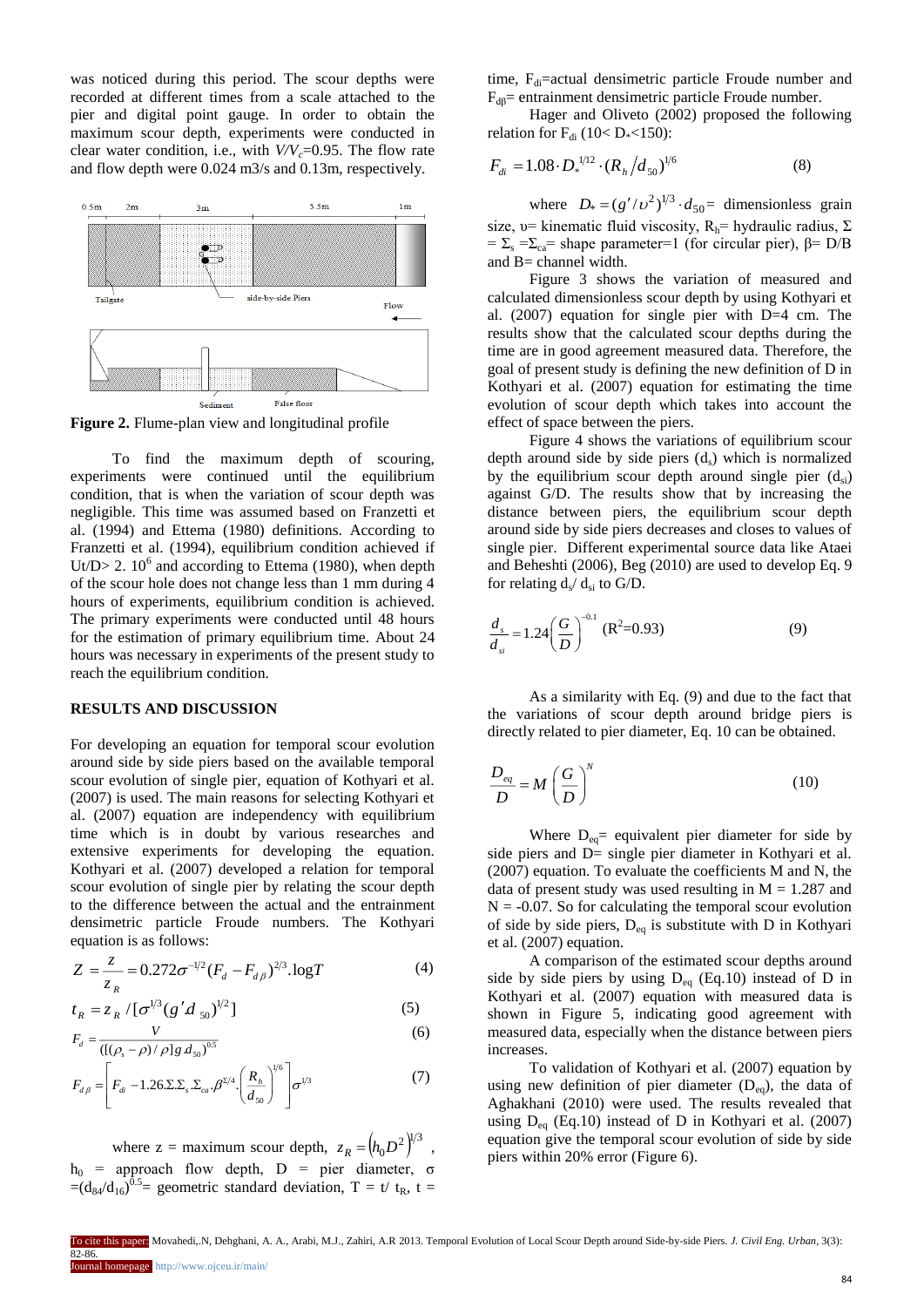

**Figure 3.** The variations of calculated dimensionless scour depth by using Kothyari et al. (2007) equation against measured data for single pier (D=4cm)



**Figure 4.** The variations of ds/ dsi against G/D



**Figure 5.** Comparison of the estimated scour depths around side by side piers by using  $D_{eq}$  (Eq.10) in Kothyari et al. (2007) equation with measured data



Figure 6. Comparison of the estimated scour depths around side by side piers by using Deq (Eq.10) in Kothyari et al. (2007) equation with measured data of Aghakhani (2010)



**Figure 7.** The variations of bed changes around the side-by-side pier;a) G=2D; b) G=6D (Flow from left to right and units in mm)

The variations of bed changes in equilibrium condition for G=2D and G=6D are plotted in Figure 7. It is clear that, when the piers place close together, the interference between the horseshoe vortices caused the deepest scour depth in front of the piers. The results also

To cite this paper: Movahedi,.N, Dehghani, A. A., Arabi, M.J., Zahiri, A.R 2013. Temporal Evolution of Local Scour Depth around Side-by-side Piers. *J. Civil Eng. Urban,* 3(3): 82-86.